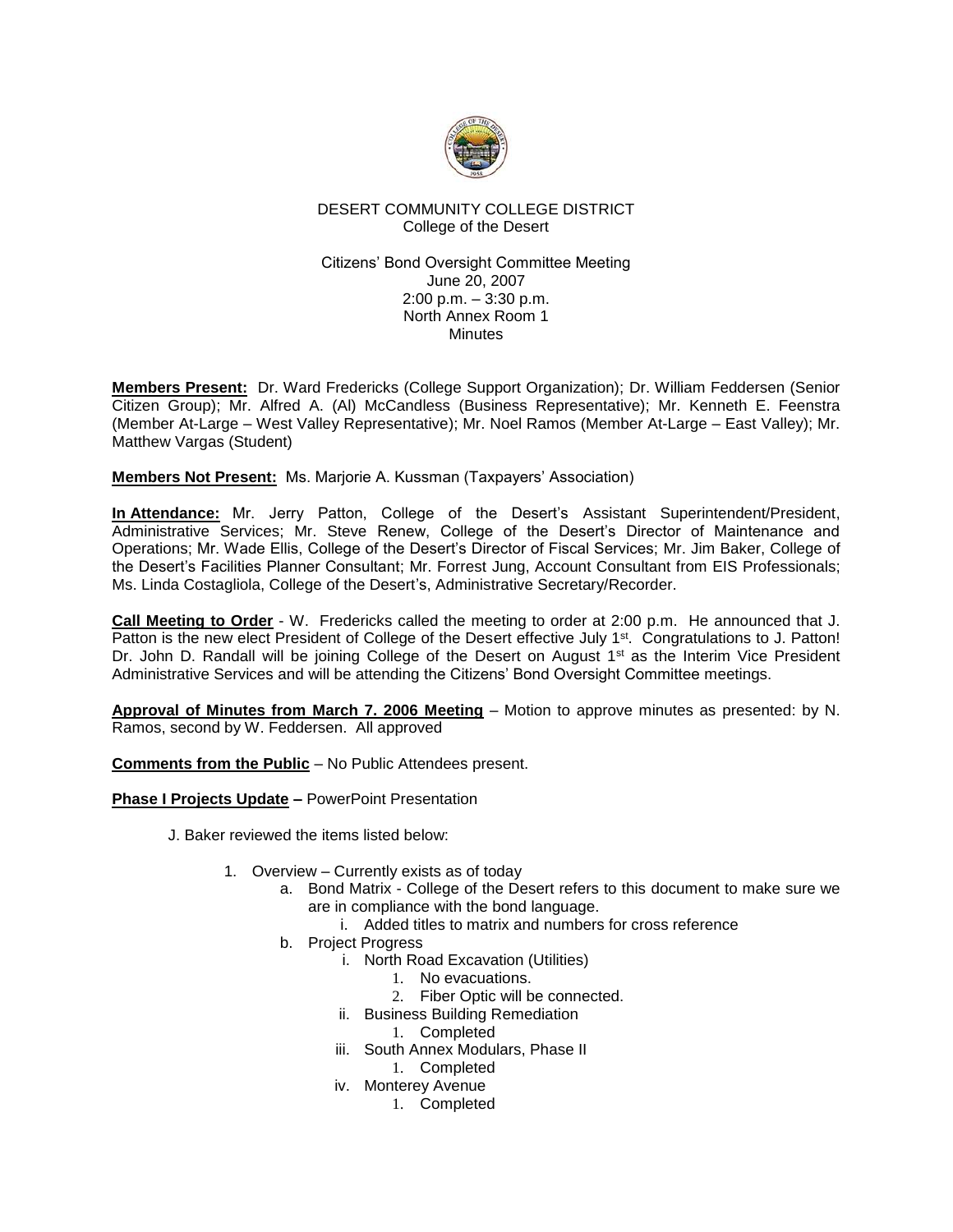- c. At State Architect (DSA) for Review
	- i. Public Safety Academy Approved on 6/8/07
	- ii. Nursing Approved on 5/29/07
	- iii. Central Plant Review in July 2007
	- iv. Infrastructure Approved on 5/15/07
	- v. Alumni Review in July 2007

There are three projects ready to kick-off; Public Safety Academy, Nursing and Infrastructure. Requests for bids will go in the newspaper for these three projects in the next couple of weeks.

- d. Ongoing Projects
	- i. Business Building Construction Drawings
	- ii. Classroom Building Design Development
	- iii. Student Center Design Development
	- iv. Softball Field Construction Drawings
- e. Acronyms for COC Presentation
	- i. Reviewed list
- f. Liquidated Damages
	- i. Committee received handout
- S. Renew reviewed the items listed below:
	- 1. Program Update Three elements drive every construction project
		- a. Schedule (how long)
		- b. Scope (how big)
		- c. Budget (fit into the budget; allocated range of projects)
		- d. As we begin to build, it is important to review, update and validate all three elements, referring always to the original bond language.
	- 2. Program Update
		- a. Currently revising master schedule and project sequencing to maximize bond monies through augmentations of other funds to ensure sequencing matches progress to infrastructure.
		- b. At this date, College of the Desert now has schedules for buildings with completed plans. This will allow for more accurate sequencing and schedules for future projects.
	- 3. Educational Master Plan and Program Review (Scope)
		- a. Updated Educational Master Plan and Program Review provided accurate information for right-sizing and right-purposing buildings. Some building sizes and scopes have been updated.
	- 4. Cost Estimate Updates
		- a. Budget
		- b. Construction Documents
		- c. Constructability Reviews of Completed Plans
		- d. Provide Updated Estimates of Project Costs
		- e. Reviewed baseline estimates
	- 5. Current Mission: Update and Validate Budget and Implementation Schedule
		- a. Verify and revisit sequencing schedule based on revised construction schedules.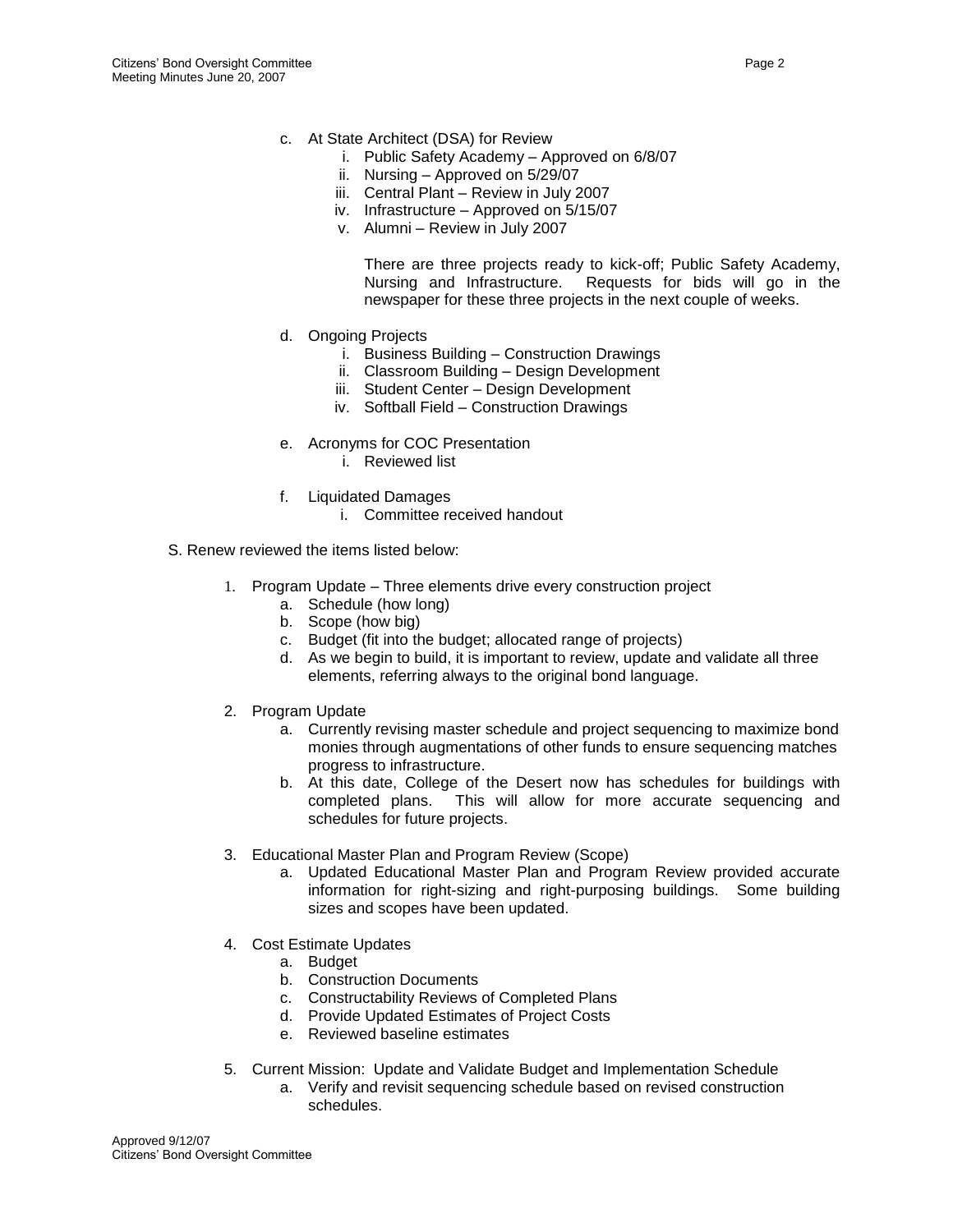- b. A more detailed infra-structure construction schedule that will drive new building and renovation sequencing.
- c. Validate and update all individual project budgets.
- 6. Program Management & Controls
	- a. Program review, constructability reviews, and sequencing will allow for updated budgets and schedule.
	- b. Value engineering and scope control will be utilized to maintain overall budgets.
- 7. Building GSF (ground square footage)
	- a. Reviewed list.
- 8. Handouts Committee received the following handouts from S. Renew
	- a. Sequencing Plan
		- i. Reviewed plan

N. Ramos commented on the consistent timeline for the preliminary plans for the projects except for the Student Center. What caused the Student Center to take two years for the preliminary plans? S. Renew said that the cause is due to the validation of the scope and budget. It took six months of going back to the user group and the architect with discussions on how do we meet the need of the campus and stay within budget and the educational plan.

A. McCandless commented that the timeline was nicely done. Detailed information is good to know and who would be applied under the discretion of the bond issue that has been allocated. S. Renew said that the college will report on the bond projects that matches with the bond language and stay within the budget allocated. A. McCandless discussed the construction costs due to inflation and the process that the Boys and Girls Club went through for a safe house in Thousand Palms. When prices changed, the Boys and Girls Club reviewed different priorities or the scope. Bids were reputable in the community. S. Renew said that the college goes by what the state sets for the cost per square feet. The college is trying to be or the approach is to be conservative about bids from contractors.

K. Feenstra asked if we had a solid commitment from the Redevelopment agency. J. Patton said that we have agreements with the redevelopment agency. We have a consultant that calculates our share and is validated by an outside auditor.

- b. Five Year Construction Plan
	- i. Plan submitted to the Chancellor's Office each year
	- ii. Reviewed Plan

N. Ramos requested a spread sheet that lists projects where additional funds may be needed. S. Renew said that the five year construction plan shows the source out to 2013-2014.

- 9. Handouts Committee received the following handouts from J. Baker
	- a. Map of the new East Valley Campus
		- i. Reviewed map
	- b. Project Status Report 60 Day Look Ahead i. Reviewed Report
	- c. Sample 4 Week Look-A-Head Schedule
		- i. Reviewed Schedule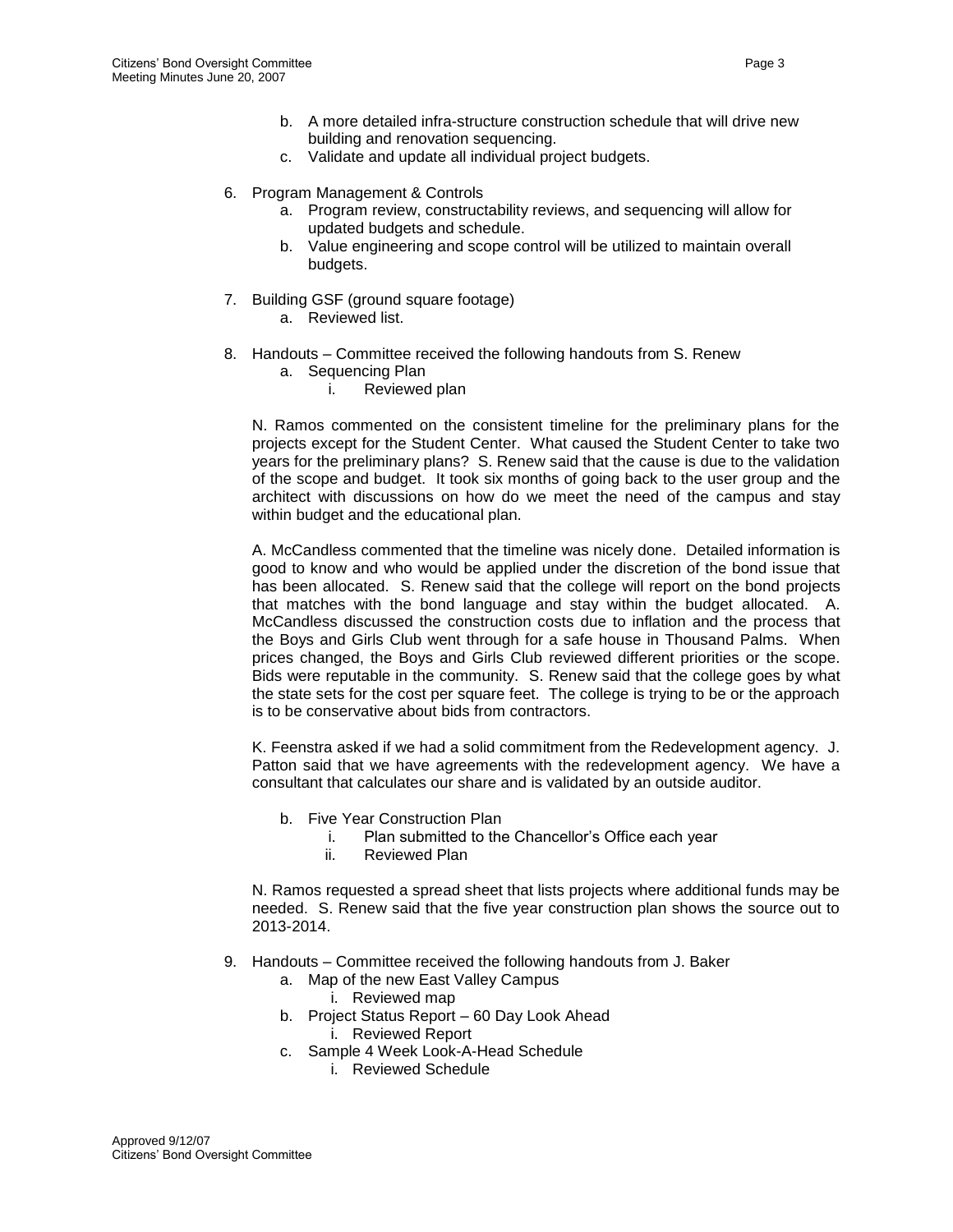W. Fredericks posed the following question to J. Baker; "Are you aware of any Bond funds that have been spent or committed for any project or purpose not covered or included in the language of the bond issue approved by the voters?" J. Baker responded: "No"

## **Phase I Bond Project Financial Report**

S. Renew introduced Mr. Forrest Jung, Account Consultant, from EIS Professionals. F. Jung is now handling the financial reports for the Measure B Bond Projects.

F. Jung reviewed the following financial reports:

- 1. Total Project Expenditures of Measure "B" Inception thru April 31, 2007
	- a. Total budget \$354,348,439.00 (Measure B and refund money)
	- b. 7% expended, \$24,929,330.26
	- c. 93% available, \$329,419,108.74
- 2. Measure "B" Series "A" Expenditures Inception thru April 31, 2007
	- a. Total budget is \$72,848,412.00
	- b. 34% expended, \$24,929,330.26
	- c. 66% available, \$47,919,081.74
- 3. Project Expenditures reviewed numbers for budget, expenditures, balances and percent completed for the following projects: (matrix reference numbers have been added to the report and added "Series A Only" to the title)
	- a. Infrastructure and Utilities
	- b. New Construction
	- c. Renovation & Repair
	- d. Other Projects
	- e. Learning Centers
	- f. Program Management
	- g. Unallocated
	- h. Contingency

W. Fredericks questioned the percent complete listed as 107% under the Infrastructure and Utilities, Site Development – Palm Desert Campus. S. Renew said that it should be the percent of expenditure not percent complete.

W. Feddersen requested a report that shows the bond language with matrix numbers and expenditures. This would be good for the annual report.

- 4. Breakdown of Expenditures
	- a. Infrastructure and Utilities, \$5,682,511.00, 23%
	- b. New Construction, \$3,205,071.25, 13%
	- c. Renovation & Repair, \$434,268.48. 2%
	- d. Other Projects, \$11,048,912.35, 44%
	- e. Centers, Contingency & program Management, \$4,558,567.18, 18%
- 5. Infrastructure & Utilities reviewed budget, expenditures, balances and percent complete
	- a. Infrastructure/Master Plan
	- b. Monterey Ave. Improvements
	- c. Site Development Palm Desert Campus
- 6. New Construction reviewed budget, expenditures, balances and percent complete
	- a. Nursing Complex
	- b. Student Services Campus Center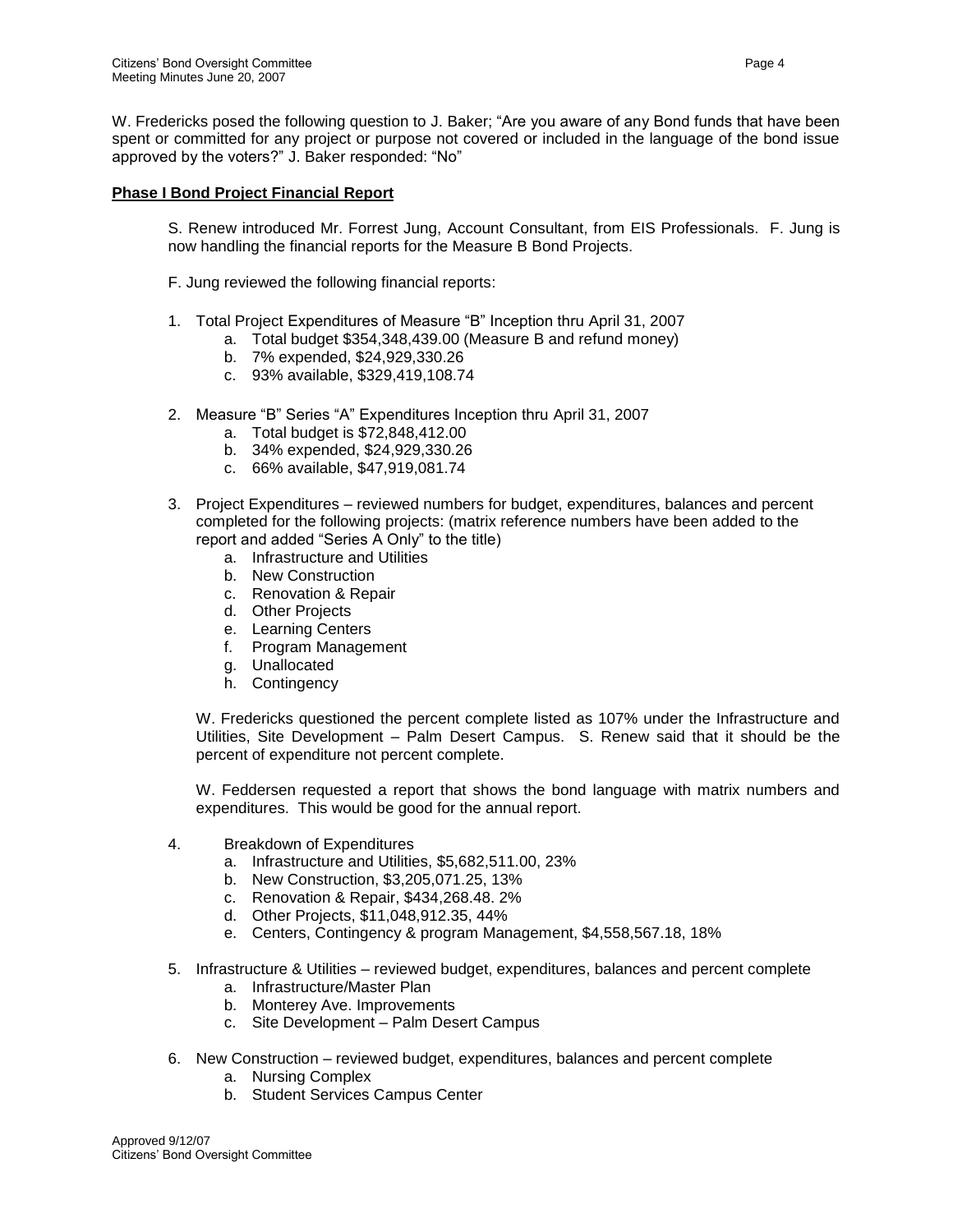- c. Public Safety Academy Phase 1
- d. Alumni Center
- e. Communications Center/IT Classroom
- 7. Renovation & Repair reviewed budget, expenditures, balances and percent complete
	- a. ADA Master Plan
	- b. Building/Classroom Renovation
	- c. Athletic Complex
	- d. Business Building
- 8. Other Projects
	- a. Quickstart projects Projects that were done right away
- 9. Centers & Contingency reviewed budget, expenditures, balances and percent complete
	- a. East Valley Phase 1 N. Ramos asked about the \$15 million listed for EVC. J. Patton responded that the College thought they would be purchasing the land. The land has been donated to the College. \$2 million is set aside for utilities. The college is not ready to build permanent buildings at EVC so the College did not submit proposal to the State. The College will start with temporary buildings.
	- b. West Valley Phase 1
	- c. Program Management
	- d. Unallocated
	- e. Contingency

In the future, F. Jung said that Series A and Series B expenditures will be reported separately and will include another report with running totals.

J. Baker stated that the program managers analyze the scope and the budget of the Measure B Bond Projects on a daily basis.

J. Patton introduced Mr. Wade Ellis, College of the Desert's Director of Fiscal Services. W. Ellis will be working with EIS Professionals on the financial reports for the Measure B Bond Projects and attending the Citizens' Bond Oversight Committee meetings.

J. Patton said that the College will put together the bylaws and duties for the committee members as it relates to the bond language. The College wants to make sure they are doing their part in providing the appropriate information to the committee in order for the members to have a full understanding of what their responsibility is.

W. Fredericks asked F. Jung if there were any major changes in the financial report since the last one. F. Jung said, "Nothing is out of the ordinary."

W. Fredericks posed the following question to F. Jung; "Are you aware of any Bond funds that have been spent or committed for any project or purpose not covered or included in the language of the bond issue approved by the voters?" F. Jung responded: "No, I am not."

### **Schedule of Meetings for FY2007-2008**

September  $12<sup>th</sup>$  and December  $12<sup>th</sup>$ , 2007, starting at 3:00 p.m.: Confirmed and accepted by the Committee.

### **Reappointment/Appointment Process**

R. Ramos has agreed to serve another one year term. Committee approved.